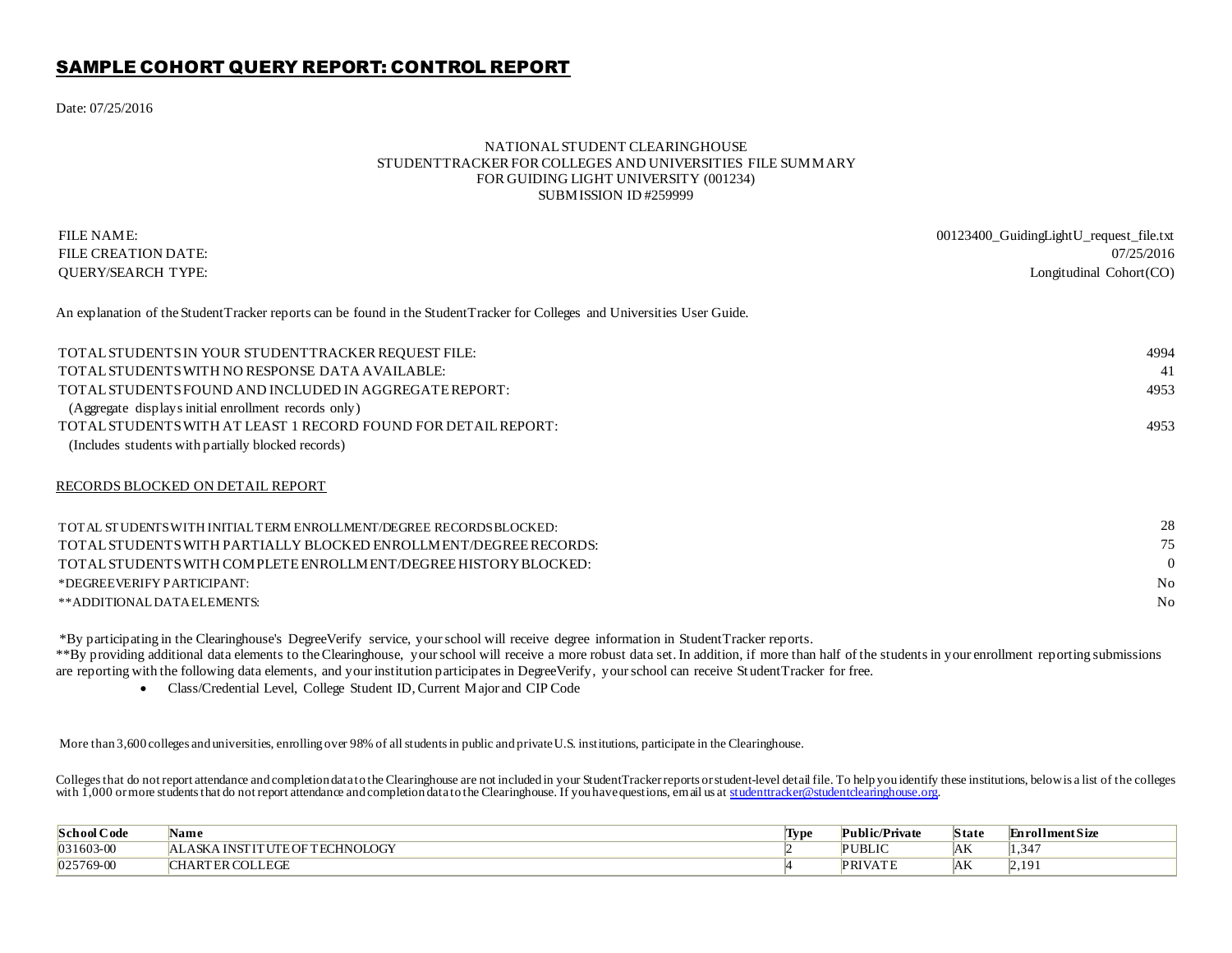## SAMPLE COHORT QUERY REPORT: AGGREGATE (COHORT) REPORT

| Date: 07/25/2016                                                                                                                                                                                                                    |                             |                          |                |                    |                                               |                     | NATIONAL STUDENT CLEARINGHOUSE        |                   |                                                         |                                |                          |                                         |                                   |
|-------------------------------------------------------------------------------------------------------------------------------------------------------------------------------------------------------------------------------------|-----------------------------|--------------------------|----------------|--------------------|-----------------------------------------------|---------------------|---------------------------------------|-------------------|---------------------------------------------------------|--------------------------------|--------------------------|-----------------------------------------|-----------------------------------|
|                                                                                                                                                                                                                                     |                             |                          |                |                    | STUDENTTRACKER AGGREGATE REPORT: COHORT QUERY |                     |                                       |                   |                                                         |                                |                          |                                         |                                   |
|                                                                                                                                                                                                                                     |                             |                          |                |                    |                                               |                     | FOR GUIDING LIGHT UNIVERSITY (001234) |                   |                                                         |                                |                          |                                         |                                   |
|                                                                                                                                                                                                                                     |                             |                          |                |                    |                                               |                     | SUBMISSION ID #250321                 |                   |                                                         |                                |                          |                                         |                                   |
|                                                                                                                                                                                                                                     |                             |                          |                |                    |                                               |                     |                                       |                   |                                                         |                                |                          |                                         |                                   |
| FILE NAME:                                                                                                                                                                                                                          |                             |                          |                |                    |                                               |                     |                                       |                   |                                                         |                                |                          | 00123400_GuidingLightU_request_file.txt |                                   |
| FILE CREATION DATE:                                                                                                                                                                                                                 |                             |                          |                |                    |                                               |                     |                                       |                   |                                                         | 7/25/2016                      |                          |                                         |                                   |
| QUERY/SEARCH TYPE:                                                                                                                                                                                                                  |                             |                          |                |                    |                                               |                     |                                       |                   |                                                         |                                | Longitudinal Cohort (CO) |                                         |                                   |
| SEARCH DATE PROVIDED IN REQUEST FILE:                                                                                                                                                                                               |                             |                          |                |                    |                                               |                     |                                       |                   |                                                         | 12/31/2005                     |                          |                                         | This report will give             |
| TOTAL STUDENTS FOUND & INCLUDED IN AGGREGATE REPORT:                                                                                                                                                                                |                             |                          |                |                    |                                               |                     |                                       |                   |                                                         | 4953                           |                          |                                         |                                   |
|                                                                                                                                                                                                                                     |                             |                          |                |                    |                                               |                     |                                       |                   |                                                         |                                |                          |                                         | outcomes up through               |
| Table 1: Enrollment and Graduation Summary                                                                                                                                                                                          |                             |                          |                |                    |                                               |                     |                                       |                   |                                                         |                                |                          |                                         |                                   |
| (Student enrollment and degree counts)                                                                                                                                                                                              |                             |                          |                |                    |                                               |                     |                                       |                   |                                                         |                                |                          |                                         | the current Academic              |
| Description                                                                                                                                                                                                                         |                             | 2006-07 2007-08          | 2008-09        | 2009-10            | 2010-11                                       | 2011-12             | 2012-13                               | 2013-14           | 2014-15                                                 | 2015-16                        | 2016-17                  |                                         |                                   |
| Four-year degree from your institution                                                                                                                                                                                              | 162                         | 373                      | 450            | 352                | 292                                           | 298                 | 263                                   | 200               | 209                                                     | 209                            | 26                       |                                         | Year.                             |
| Two-year degree from your institution                                                                                                                                                                                               | 10                          | 17                       | $\overline{7}$ | 8                  | 6                                             | 3                   | 5                                     | 3                 | $\overline{7}$                                          | $\mathbf 0$                    | $\mathbf{0}$             |                                         |                                   |
| Certificate from your institution                                                                                                                                                                                                   | $\overline{2}$              | $\mathbf{1}$             | 4              | $\mathbf{1}$       | $\mathbf{0}$                                  | $\mathbf{0}$        | $\overline{3}$                        | $\mathsf 0$       | $\mathbf{1}$                                            | $\pmb{0}$                      | $\overline{0}$           |                                         |                                   |
|                                                                                                                                                                                                                                     | 114                         | 116                      | 93             | 85                 | 82                                            | 74                  | 77                                    | 64                | 52                                                      | 59                             | 23                       |                                         |                                   |
| Four-year degree from other institution                                                                                                                                                                                             | 19                          | $\overline{7}$           | 17             | 21                 | 25                                            | 26                  | 10                                    | 17                | 23                                                      | 11                             | $\overline{4}$           |                                         |                                   |
| Two-year degree from other institution                                                                                                                                                                                              | $\mathbf 1$                 | 0                        | $\mathbf{1}$   | $\overline{2}$     | $\mathbf 0$                                   | $\mathbf{0}$        | $\overline{a}$                        | $\mathbf{1}$      | $\overline{2}$                                          | $\pmb{0}$                      | $\Omega$                 |                                         |                                   |
| Certificate from other institution                                                                                                                                                                                                  |                             |                          |                |                    |                                               |                     |                                       |                   |                                                         | 89                             | 47                       |                                         |                                   |
| Retained at your institution                                                                                                                                                                                                        | 1495                        | 1666                     | 1489           | 1406               | 1373                                          | 1352                | 884                                   | 555               | 307                                                     |                                |                          |                                         |                                   |
| Retained at other four-year institution                                                                                                                                                                                             | 471                         | 400                      | 363            | 357                | 321                                           | 270                 | 254                                   | 238               | 172                                                     | 119                            | 86                       |                                         |                                   |
| Retained at other two-year institution                                                                                                                                                                                              | 72                          | 66                       | 79             | 90                 | 90                                            | 61                  | 59                                    | 40                | 29                                                      | 22                             | 19                       |                                         |                                   |
|                                                                                                                                                                                                                                     |                             |                          |                |                    |                                               |                     |                                       |                   |                                                         |                                |                          |                                         |                                   |
| Table 2: Subsequent Enrollment and Graduation Summary for 2-Year Graduates<br>(Counts for 2-Year graduates who subsequently enrolled or completed at another institution that participates with the National Student Clearinghouse) |                             |                          |                |                    |                                               |                     |                                       |                   |                                                         |                                |                          |                                         |                                   |
|                                                                                                                                                                                                                                     |                             |                          |                |                    |                                               |                     |                                       |                   |                                                         |                                |                          |                                         |                                   |
| Description                                                                                                                                                                                                                         |                             | 2006-07 2007-08 2008-09  |                |                    |                                               |                     |                                       |                   | 2009-10 2010-11 2011-12 2012-13 2013-14 2014-15 2015-16 |                                | 2016-17                  |                                         |                                   |
| Four-year degree from your institution                                                                                                                                                                                              | $\pmb{0}$                   | $2 \overline{ }$         | $\overline{4}$ | $5\overline{5}$    | 6                                             | 14                  | 12                                    | $\overline{a}$    | $\overline{7}$                                          | $\overline{4}$                 | $\mathbf{1}$             |                                         |                                   |
| Two-year degree from your institution                                                                                                                                                                                               | $\mathbf 0$                 | $\mathbf{0}$             | $\mathbf 0$    | 1                  | $\Omega$                                      | $\mathsf{O}\xspace$ | $\mathbf{1}$                          | $\pmb{0}$         | $\pmb{0}$                                               | $\mathsf{O}\xspace$            | $\overline{0}$           |                                         |                                   |
| Four-year degree from other institution                                                                                                                                                                                             | $\mathbf 0$                 | 1                        | 8              | $\mathsf{S}$       | $\overline{4}$                                | $\overline{4}$      | $\overline{7}$                        | $\sf 5$           | 8                                                       | 9                              | 1                        |                                         |                                   |
| Two-year degree from other institution                                                                                                                                                                                              | $\mathbf 0$                 | $\mathbf{0}$             | $\mathbf{1}$   | $\mathbf 0$        | $\mathbf{0}$                                  | 2                   | $\mathbf 0$                           | $\mathbf 1$       | $\mathsf{O}\xspace$                                     | 0                              | $\mathbf{1}$             |                                         |                                   |
| Retained at your institution                                                                                                                                                                                                        | $\overline{0}$              | 10                       | 15             | 23                 | 30                                            | 26                  | 13                                    | $\overline{9}$    | $\overline{4}$                                          | $\overline{2}$                 | $2^{\vert}$              |                                         |                                   |
| Retained at other four-year institution                                                                                                                                                                                             | $\overline{0}$              | 10                       | $\overline{7}$ | $5\overline{5}$    | 8                                             | 12                  | 16                                    | 19                | 10                                                      | 10                             | 16                       |                                         |                                   |
| Retained at other two-year institution                                                                                                                                                                                              | $\overline{0}$              | $\mathbf{0}$             | $\Omega$       | $\overline{1}$     | $\mathbf{1}$                                  | $\overline{2}$      | 1                                     | $\mathbf{1}$      | $\mathbf{1}$                                            | $\overline{3}$                 | $\overline{2}$           |                                         |                                   |
| Table 2A: Subsequent Enrollment and Graduation Summary for 2-Year Graduates from SUBMITTING Institution only (subset of Table 2)                                                                                                    |                             |                          |                |                    |                                               |                     |                                       |                   |                                                         |                                |                          |                                         |                                   |
|                                                                                                                                                                                                                                     |                             |                          |                |                    |                                               |                     |                                       |                   |                                                         |                                |                          |                                         |                                   |
| Description                                                                                                                                                                                                                         |                             | 2006-07 2007-08          | 2008-09        | 2009-10 2010-11    |                                               |                     | 2011-12 2012-13 2013-14               |                   | 2014-15                                                 | 2015-16                        | 2016-17                  |                                         |                                   |
| Four-year degree from your institution                                                                                                                                                                                              | $\mathsf 0$                 | 2 <sup>1</sup>           | 3              | 4                  | $\overline{2}$                                | $\overline{7}$      | 6                                     | $\overline{2}$    | 2                                                       | 4                              | $\mathbf 0$              |                                         |                                   |
| Two-year degree from your institution                                                                                                                                                                                               | $\pmb{0}$                   | 0                        | 0              | $\mathbf{1}$       | $\mathbf 0$                                   | $\mathbf{0}$        | $\mathbf 0$                           | $\pmb{0}$         | $\mathsf{O}\xspace$                                     | 0                              | $\mathbf{0}$             |                                         |                                   |
| Four-year degree from other institution                                                                                                                                                                                             | $\mathbf 0$                 | $\mathbf{0}$             | 0              | $\mathbf{0}$       | $\mathbf{0}$                                  | $\overline{0}$      | $\mathbf{0}$                          | $\pmb{0}$         | $\mathsf{O}\xspace$                                     | $\mathbf{1}$                   | $\mathbf{0}$             |                                         |                                   |
| Two-year degree from other institution                                                                                                                                                                                              | $\mathbf 0$                 | $\mathbf{0}$             | $\mathbf 0$    | $\overline{0}$     | $\Omega$                                      | $\mathbf{1}$        | $\mathbf{0}$                          | $\mathbf 1$       | $\mathbf{0}$                                            | 0                              | $\overline{0}$           |                                         |                                   |
| Retained at your institution                                                                                                                                                                                                        | $\mathbf 0$                 | 6                        | 11             | 8                  | 9                                             | 5 <sup>1</sup>      | $\mathbf{0}$                          | $\mathbf{1}$      | $\mathbf{1}$                                            | 0                              | $\mathbf{0}$             |                                         | Tables 2A and 2B are subsets of   |
| Retained at other four-year institution                                                                                                                                                                                             | $\mathbf 0$                 | $\mathbf{0}$             | $\overline{2}$ | 2                  | $\mathbf{1}$                                  | $\mathbf{1}$        | $\mathbf{0}$                          | $\mathbf{1}$      | $\mathbf{1}$                                            | $\mathbf 0$                    | $\mathbf{1}$             |                                         |                                   |
| Retained at other two-year institution                                                                                                                                                                                              | $\overline{0}$              | $\mathbf{0}$             | 0              | $\mathbf{0}$       | $\mathbf{0}$                                  | $\overline{0}$      | 1                                     | $\mathbf 0$       | $\mathbf{0}$                                            | $\Omega$                       | $\mathbf{0}$             |                                         | Table 2. They track subsequent    |
|                                                                                                                                                                                                                                     |                             |                          |                |                    |                                               |                     |                                       |                   |                                                         |                                |                          |                                         | enrollment after earning a 2-year |
| Table 2B: Subsequent Enrollment and Graduation Summary for 2-Year Graduates from OTHER Institution only (subset of Table 2)                                                                                                         |                             |                          |                |                    |                                               |                     |                                       |                   |                                                         |                                |                          |                                         | degree from YOUR institution (2A) |
| Description                                                                                                                                                                                                                         |                             | 2006-07 2007-08          | 2008-09        | 2009-10            | 2010-11                                       |                     |                                       |                   | 2011-12 2012-13 2013-14 2014-15 2015-16                 |                                | 2016-17                  |                                         | or ANOTHER institution (2B).      |
|                                                                                                                                                                                                                                     | $\mathsf 0$                 | 0                        | 1              | $\mathbf{1}$       | 4                                             | $\overline{7}$      | $\boldsymbol{6}$                      |                   | 5                                                       | 0                              | $\mathbf{1}$             |                                         |                                   |
| Four-year degree from your institution                                                                                                                                                                                              |                             |                          |                |                    |                                               | $\overline{0}$      |                                       | $\overline{2}$    |                                                         |                                | $\mathbf 0$              |                                         |                                   |
| Two-year degree from your institution                                                                                                                                                                                               | $\pmb{0}$<br>$\mathbf{0}$   | $\mathbf{0}$             | 0<br>8         | $\mathbf 0$        | $\mathbf 0$<br>$\overline{4}$                 |                     | $\mathbf{1}$                          | $\pmb{0}$<br>5    | $\mathsf{O}\xspace$                                     | $\mathsf{O}\xspace$<br>8       | $\mathbf{1}$             |                                         |                                   |
| Four-year degree from other institution                                                                                                                                                                                             |                             | $\mathbf{1}$<br>$\Omega$ | 1              | $5\overline{5}$    |                                               | $\overline{4}$      | 7                                     |                   | $\bf 8$                                                 |                                |                          |                                         |                                   |
| Two-year degree from other institution                                                                                                                                                                                              | $\mathbf{0}$<br>$\mathbf 0$ | $\overline{4}$           | $\overline{4}$ | $\mathbf{0}$<br>15 | $\mathbf{0}$<br>21                            | 1<br>21             | $\mathbf{0}$<br>13                    | $\mathbf{0}$<br>8 | $\mathbf{0}$<br>$\overline{3}$                          | $\mathbf{0}$<br>$\overline{2}$ | 1<br>2 <sup>1</sup>      |                                         |                                   |
| Retained at your institution                                                                                                                                                                                                        | $\mathbf 0$                 | 10                       | 5              | $\overline{3}$     | 7                                             | 11                  | 16                                    | 18                | $\overline{9}$                                          | 10                             | 15                       |                                         |                                   |
| Retained at other four-year institution                                                                                                                                                                                             |                             | $\mathbf{0}$             | $\mathbf 0$    | $\mathbf{1}$       | $\mathbf{1}$                                  | 2                   |                                       |                   | $1\overline{ }$                                         | $\overline{3}$                 | 2 <sup>1</sup>           |                                         |                                   |
| Retained at other two-year institution                                                                                                                                                                                              | $\mathbf 0$                 |                          |                |                    |                                               |                     | $\mathbf{0}$                          | $\mathbf{1}$      |                                                         |                                |                          |                                         |                                   |